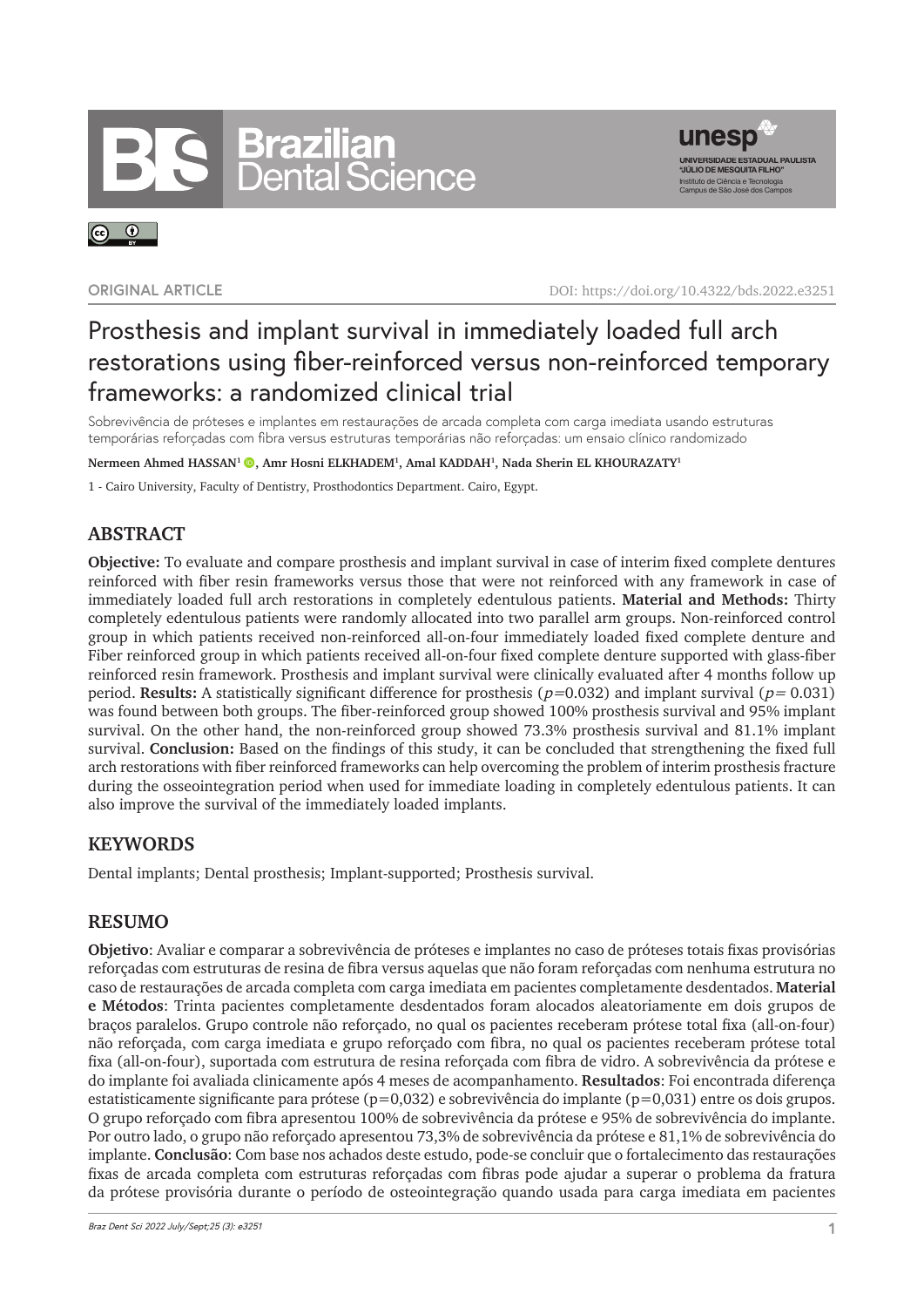completamente desdentados. Também pode melhorar a sobrevivência dos implantes carregados imediatamente.

# **PALAVRAS-CHAVE**

Implantes dentários; Prótese dentária; Implanto-suportada; Sobrevivência da prótese.

# **INTRODUCTION**

When a condition of complete edentulism occurs, there are many available rehabilitative options that can be selected according to the patient condition. The available options may be removable complete denture, implant-retained removable complete denture or implant-supported fixed complete denture [1]. Unfortunately, the main disadvantage of the removable options is related to the patient's desire as many patients refuse to wear a "removable" prosthesis. The majority of patients prefer to use a fixed restoration because it is perceived as an actual body part of the patient [2]. Furthermore, as the functional demand and social confidence rise, an increasing number of patients are gravitating toward fixed implant-supported options [3].

In order to maximize the use of the remaining jawbone, the "all-on-four" concept was developed for completely edentulous patients, enabling the immediate function and avoiding regenerative procedures that increase patient morbidity and treatment costs. [4] The "all-on-four" concept in the mandible involves the placement of four implant inter-foraminally; two axially placed implants in the anterior region and two distally tilted implants in the premolar region to support a provisional fixed immediately loaded prosthesis [5].

A conversion prosthesis can be used in such conditions which is made from the patient's removable complete denture and converted into a fixed provisional prosthesis at the stage of implant placement [6]. The presence of such interim prosthesis offers psychological benefit and convenience for the patient. Moreover, the clinician has control over the amount of soft tissue pressure exerted as the patient does not need to wear a removable restoration during initial bone healing [7].

An ideal interim restoration should be strong, durable, and esthetically pleasing. It should not apply excessive pressure to the underlying soft tissue [8]. Otherwise, interruption of healing

at the grafted sites could occur and implant osseointegration may be jeopardized [7].

Control of micromovement at the bone/ implant interface during the first healing period is critical for integration of dental implants and host tissue, and this could be crucial in terms of immediate implant loading [9]. The control of micromovement could be achieved by ensuring that the implants have adequate primary stability at the time of placement and controlling the amount of applied occlusal force as much as possible during the osseointegration period [10]. In addition, splinting of the implants can help to stabilize the newly placed dental implants by improving stress distribution through cross-arch stabilization during the osseointegration process [11].

Unfortunately, full arch fixed provisional restorations may fracture during function due to several reasons. It may be due to acrylic porosities and/or foreign materials embedded in the acrylic as "Air pockets" were noted in the cracked acrylic bases of many restorations [12]. Porosity in acrylic denture base resins is well documented in dental literature with up to 11% porosity associated with certain processing conditions [13]. Acrylic porosities are typically caused by volatilization of the monomer, polymerization shrinkage, inadequate pressure during acrylic/monomer mixing and/or residual monomer [12]. Porosity in acrylic resins weakens the provisional restoration due to accumulation of internal stresses and may lead to distortion, warpage, and fracture of the acrylic base [12]. Such fractures during the healing period eliminate cross-arch stabilization and disrupt stress distribution patterns. Flexural fatigue, which occurs after repeated flexing of the PMMA prosthesis, can also cause fractures [14]. The development of microscopic cracks in areas of stress concentration can explain this type of failure [15].

Over the past decades, a number of attempts have been made to strengthen and improve the fracture resistance of polymethylmethacrylate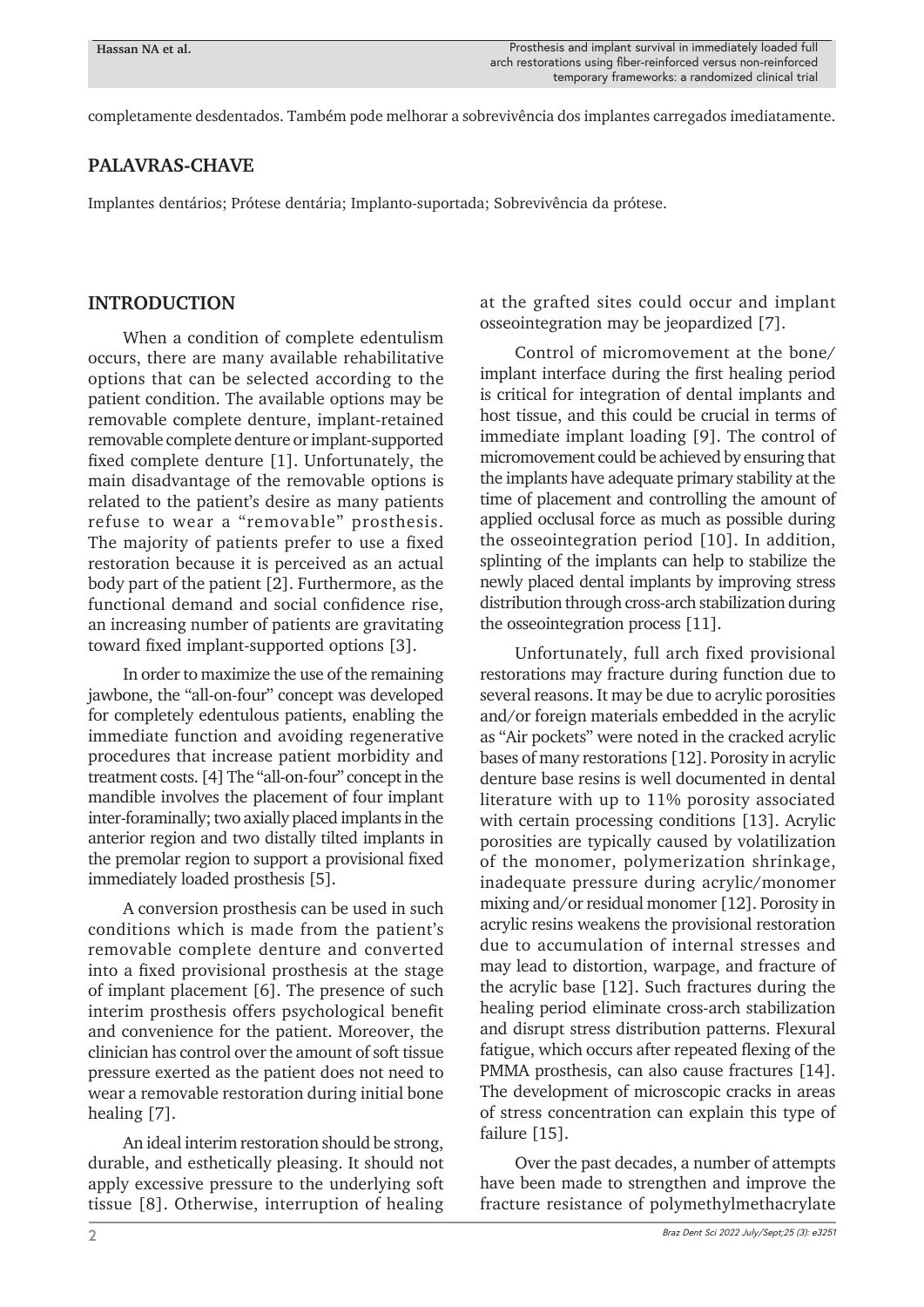(PMMA) prosthesis using different reinforcement materials such as glass fibers, polyethylene fibers, nylon and metal [16]. Glass fiber reinforced frameworks (GFRF) were introduced recently into the market. The GFRF material is a combination of glass fibers and a resinous matrix. It has an elastic modulus of about 26 GPa which is seven times higher than that of conventional PMMA. It also has greater hardness and impact strength than PMMA material. It was found that using glass fiber reinforced framework in maxillary complete dentures can readily provide mechanical reinforcement for the dentures and reduce denture deformation during occlusal loading [15,17].

Therefore, it was suggested that the glass fiber reinforced frameworks can strengthen the provisional prosthesis and might decrease the risk of fractures in case of immediately loaded 'all-on-four" cases. Nevertheless, the clinical effect of such frameworks on the durability of the conversion prosthesis and on the survival of the implants supporting them, has not been fully elucidated. Accordingly, the aim of the present clinical study was to evaluate the effect of using fiber reinforced framework on the prosthesis and implant survival of the immediately loaded full arch provisional prosthesis.

# **MATERIALS AND METHODS**

The CONSORT guidelines for improving the quality of randomized trials were followed in this trial. Written informed consent was applied for all patients enrolled in the trial. The study protocol was approved by the ethics committee of the university. The protocol was registered in clinicaltrials.gov (ID: NCT03814070).

# **Participant selection and study design**

The study was conducted in the prosthodontic department where completely edentulous patients fulfilling the inclusion criteria were recruited from the outpatient clinic of the department. The patients' age ranged from 45 y to 69 years old. Thirty participants were selected based on strict inclusion and exclusion criteria that included the following:

Inclusion criteria:

- i. Completely edentulous patients with Angle's Class I maxillomandibular relationship.
- ii. Mandibular ridge, with no history of recent extraction.

iii. Adequate zone of keratinized attached mucosa ( $\geq 2$ mm) over the mandibular crest.

Exclusion criteria:

- i. Cancer patients receiving chemotherapy and/or radiotherapy.
- ii. Patients with uncontrolled diabetes, assessed by measuring glycosylated hemoglobin  $(HbA1c \geq 7\%)$
- iii. Potentially uncooperative patients who are not willing to go through the proposed interventions.
- iv. Moderate-to-heavy daily smokers.

The selected study design was set to be randomized controlled trial with two parallel arm groups. Computer-generated random numbers was used for simple randomization of the subjects. Therefore, the participants were randomly allocated into two groups: fiber reinforced framework (FR) group and nonreinforced (NR) group. The allocation ration was set to be 1:1. Allocation concealment was done using opaque sealed envelopes. The trial was single blinded as only the statistician was blinded. The investigator and the patients could not be blinded because the technique in both groups was different from each other.

# **Construction of complete dentures and preparation of a scan appliance**

The pre-surgical preparation required the construction of conventional maxillary and mandibular complete dentures so that the mandibular denture would be used as a conversion prosthesis. The patient's denture was also used as a scan appliance by the addition of 6-8 gutta percha cones to act as radiopaque markers over the polished surfaces of the prosthesis on both facial and lingual surfaces. Double scan protocol was used in our study in which two cone beam conventional tomography (CBCT) images was produced for each case. One was taken for the modified mandibular denture alone outside the patient mouth using denture exposure module and the other one was for the mandible while the patient was wearing the mandibular denture with the gutta percha cones.

# **Virtual planning and surgical guide fabrication**

The implant planning was done using the BlueSky Bio 4 software. The CBCT of the mandibular denture was superimposed over that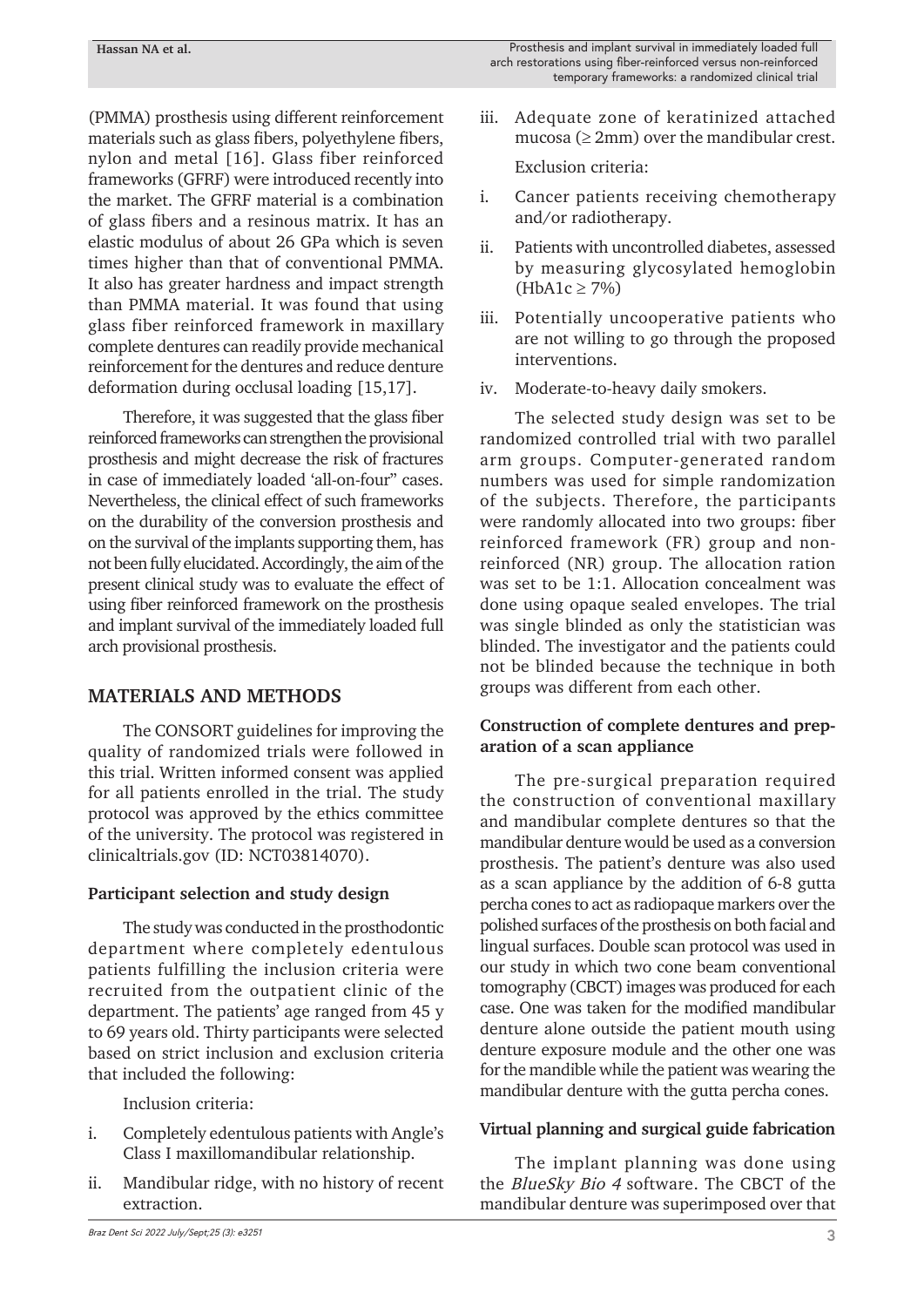of the mandible using points over the gutta purcha cones as alignment points for proper orientation of the stent over the mandible. The "all-onfour" concept was followed and four implants were planned to be placed inter-foraminally. Two straight implants planned to be placed in the lateral incisor/canine region and two distally tilted implants planned to be placed in the second premolar region. Endosseous implants (DENTIS Co., Headquarters, USA) were used in this study. The implants' diameters used were 3.7 mm for the anterior implants and 4.2 mm for the posterior ones. The length ranged from 8 to 10 mm based on the available bone height.

A surgical guide was planned and then the 3D virtual guide was exported as STL file to the 3D printing machine (*Phrozen shuffle XL*<sup>™</sup>, Hsinchu, Taiwan).

# **Implant insertion**

The surgical guide was fixed in place using three fixation screws; two screws placed in the buccal shelf area on both sides and one screw in the midline. The osteotomies were drilled and implants were inserted with 35 Ncm torque. The multiunit abutments were screwed to the implants and pick-up titanium cylinders were attached to the abutments (Figure 1).

# **Adjustment of the conversion prosthesis and immediate loading**

It should be highlighted that all the pick-up procedures were done in the same session of implant installation for both groups.

1) For the fiber-reinforced group:

Fiber reinforced frameworks (Trilor arch Bioloren™, Saronno, Italy) with 5.5mm thickness were used in this group. The mechanical properties of the framework, according to the manufacturer, are described in (Table I).

A soft sheet of wax was applied on the surface of the framework then this side was applied over the titanium cylinders so that the cylinders could make indentations in the wax surface. These indentations were used to mark

**Table I -** Mechanical properties of the fiber reinforced framework

| <b>Mechanical properties</b>         | Values                 |  |  |
|--------------------------------------|------------------------|--|--|
| Tensile strength                     | 380 MPa                |  |  |
| Flexural Strength                    | 540 MPa                |  |  |
| <b>Tensile Elongation</b>            | 2%                     |  |  |
| <b>Flexural Modulus</b>              | $26$ GPa               |  |  |
| <b>Tensile Modulus</b>               | 26 GPa                 |  |  |
| Compressive Strength (perpendicular) | 530 MPa                |  |  |
| Charpy Impact Strength               | 300 KJ/cm <sup>2</sup> |  |  |



**Figure 1 -** A) Fixing the surgical guide intraorally using pins, B) torquing the implant at 35 N.cm, C) Multiunit abutments after being inserted and tightened over the implants, and D) titanium cylinders inserted and tightened over the multiunit abutments.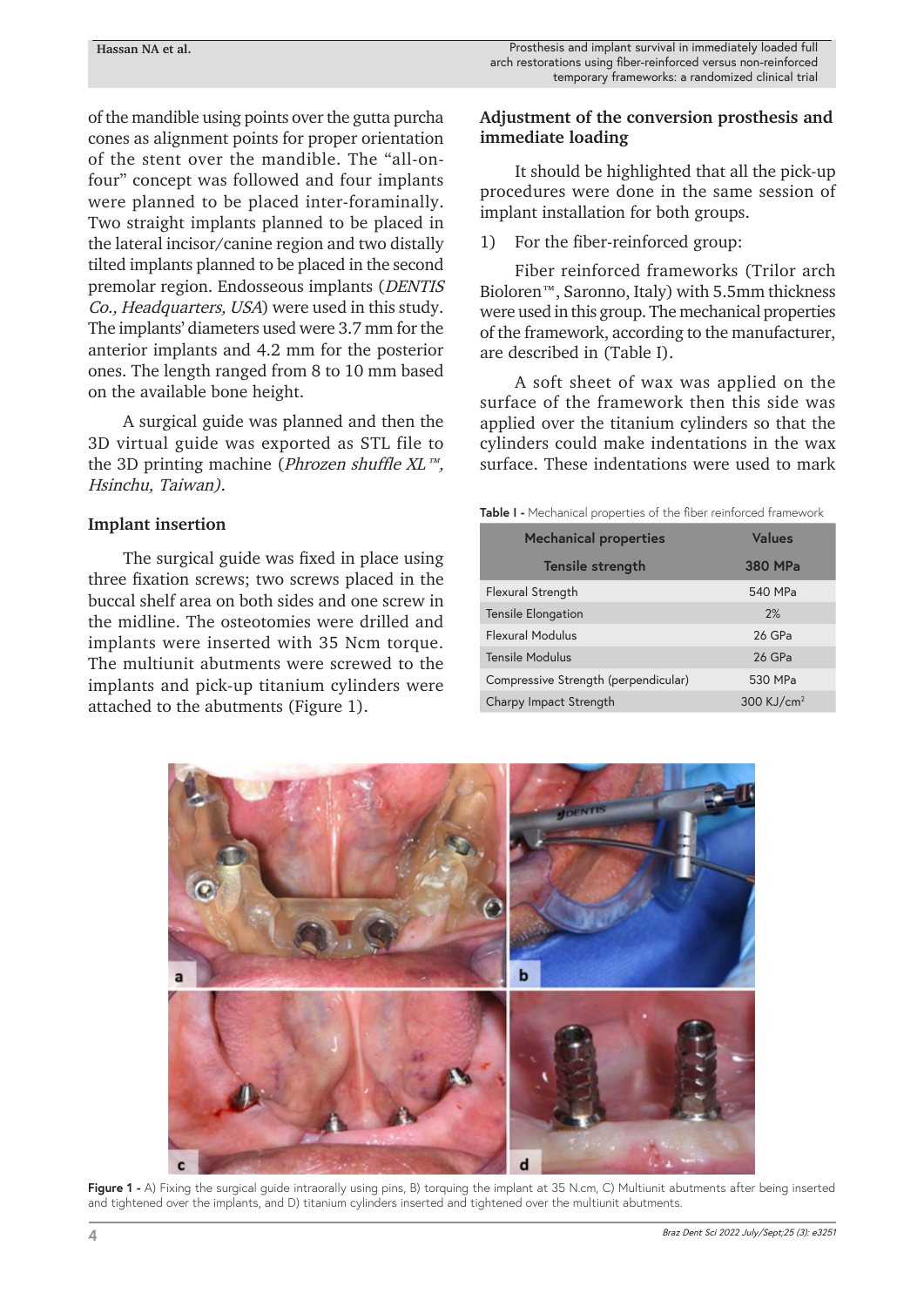the areas to be perforated in the framework. Then, the framework was seated intraorally over the titanium cylinders and checked for presence of any further interferences and pick-up of the cylinders into the framework was done by injecting flowable composite (Voco, GmbH, Cuxhaven, Germany) around the titanium cylinders. After that, the desired outline was drawn on the fiber reinforced framework (FRF) using a pencil and it was trimmed and finished to that outline. The trimmed framework was seated intraorally, and the titanium cylinders were retightened to the multiunit abutments (Figure 2).

A window was opened in the denture over the crestal area to create space for the framework. In addition, the lingual flange in the area of the framework was removed in some cases to facilitate denture seating over the bulky framework. The lingual flange distal to the framework was not removed to facilitate and guide the seating of the denture over the framework in the correct position. The window area included all areas of the placed implants and slightly distal to it (Figure 3a).

Finally, rubber dam sheet was applied over the mucosa through the titanium cylinders to protect the mucosa against any possible irritation during the pick-up procedure. The denture was seated over the framework and tooth shade self-cure acrylic resin (Acrostone; Acrostone Dental Manufacturer, Egypt) was injected in the window area and denture remained in place until complete hardening of the pick-up material. This was followed by unscrewing of the pick-up titanium cylinders and any deficient areas were adjusted by addition of more self-cure acrylic resin (Figure 3bcd). Finally, the prosthesis was retightened intraorally, and the occlusion was checked and refined (Figure 4).

### 2) For the Non- reinforced group:

Four separate holes were opened in the denture opposite to each titanium cylinder. The denture was checked for proper seating over the cylinders without interference or rocking. Rubber dam sheet was applied over the to prevent tissue irritation. Self-cure acrylic resin was injected in the window around the pick-up cylinders. The denture remained in place until complete hardening of the pick-up material. This was followed by unscrewing of the pick-up Ti cylinders and any deficient areas were adjusted by addition of more self-cure acrylic resin.

For both groups, all flanges of the prostheses and all sharp areas were removed. The prostheses were finished, polished and re-screwed to the



Figure 2 - A) Intraoral pick up of the framework by injecting flowable composite around the titanium cylinders, B) Removing the Trilor arch framework after picking up the titanium cylinders to start the trimming procedure, C) trimming the fiber reinforced framework to accommodate the buccolingual width of the ridge, and D) the trimmed fiber reinforced framework after seating and tightening intraorally.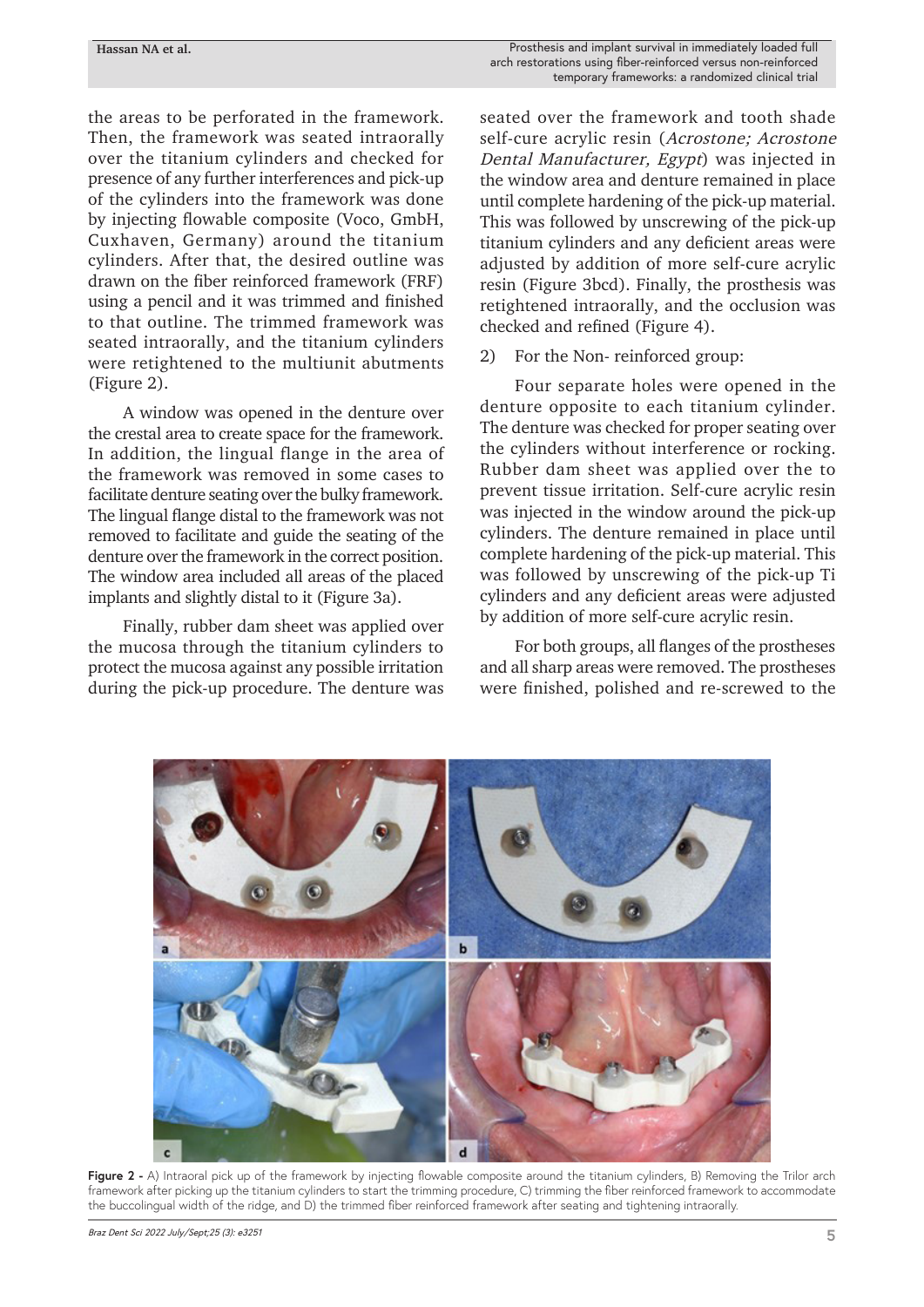arch restorations using fiber-reinforced versus non-reinforced Prosthesis and implant survival in immediately loaded full temporary frameworks: a randomized clinical trial



Figure 3 - A) Cutting a window in the mandibular denture for the pick-up procedure, B) finished fiber reinforced framework prosthesis after removal of flanges and polishing from fitting surface, C) occlusal view of the prosthesis, and D) facial view of the prosthesis.



**Figure 4 -** A) Tightening of the fiber reinforced framework prosthesis intraorally, and B) patient occlusion from front view.

multiunit abutments using the prosthetic screws. The access holes were partially plugged with rubber pieces and then the access holes were completely closed with light-cured composite resin. The occlusion was checked in both centric and eccentric positions to eliminate any occlusal interferences in order to establish a balanced occlusion with the opposing maxillary removable complete denture.

### **Outcome measures**

Patients were followed up for 4 months, and data were collected at the end of the four-month follow up period. As regards to prosthesis survival, the prosthesis was considered "Surviving", when it remained sound in place without any major

fractures that affect function or require total removal of the prosthesis. On the other hand, for implant survival, implant was considered "surviving" when there was no implant mobility, no pain during function, no exudates, no signs of peri-implantitis and no radiographic peri-implant radiolucency.

### **Statistical analysis**

Owing to lack of RCT studies on shortterm prosthesis survival for immediately loaded interim acrylic prostheses, clinical and practical aspects were considered to determine the design and sample size of this study. The required minimal number of 30 participants was selected based on a previous study comparing interim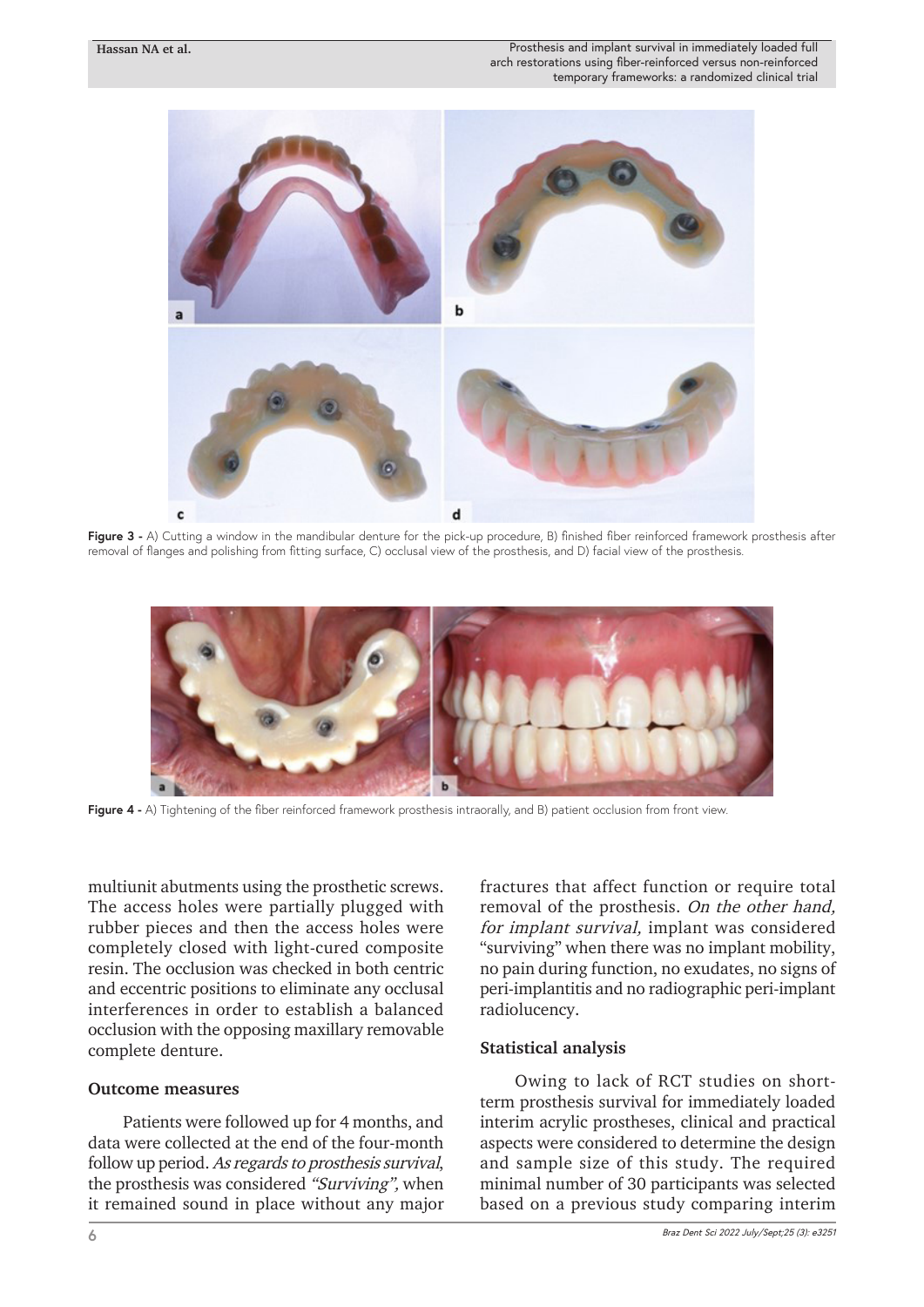acrylic bases with and without cast metal base, which was more sensible approach than sample size calculation [18].

Data were analyzed using IBM SPSS advanced statistics (version 25, SPSS Inc., Chicago, IL, USA). A binary logistic model was used to analyze the results. In this model, survived implant or prosthesis was coded as 1 while failed implant/prosthesis was coded as 0. Variables that had p-values lower than 0.05 were considered as significant predictors in this model. The statistical test used for analysis was the Chi-square test.

## **RESULTS**

### **Prosthesis survival**

For the Fiber reinforced (FR) group, clinical examination of prostheses showed 100% survival for the prostheses of this group. All prostheses were perfectly functioning in place without major fractures.

Two cases exhibited detachment of the veneering acrylic teeth; one in the anterior region and one in the premolar region after 2 months of function but these detachments did not affect neither the function nor the seating of the prosthesis intraorally. These cases were managed by bonding the detached part to the denture using flowable composite and since then no separation reoccurred (Figure 5).

For the non-reinforced (NR) group, clinical examination of the prostheses showed 73.3% survival for this group after four months of function. This indicated less survival than the FR group by 26.7%. Four cases exhibited major fractures and detachment of the whole part of the prosthesis. The fractures in those cases did affect the function as large areas were separated and could not be re-attached since it was not in the veneering part but rather in the main bulk. Moreover, two other cases exhibited fractures of the acrylic part around titanium cylinders in the distal part of the prosthesis. However, the prostheses were still functioning in place, so they were considered surviving prostheses. Those cases were managed by removing the fractured part and the posterior end of the prosthesis was smoothened and all sharp areas were removed (Table II).

### **Implant survival**

Clinical examination of implants of both groups revealed 95% implant survival for the FR group and 81.1% for the NR group. Using the fiber reinforced frameworks improved the survival of implants by 13.9%. For the NR group, the four cases that exhibited failed prostheses were excluded from the analysis as they were not functionally loaded for the whole 4 months follow up period. The posterior tilted implants were the most frequently failed implants in both groups. On the other hand, failure of the anterior implant



Figure 5 - A) Intraoral prosthesis after detachment of the veneering part in the premolar region, B) the detached part, and C) the prosthesis after bonding of the detached part.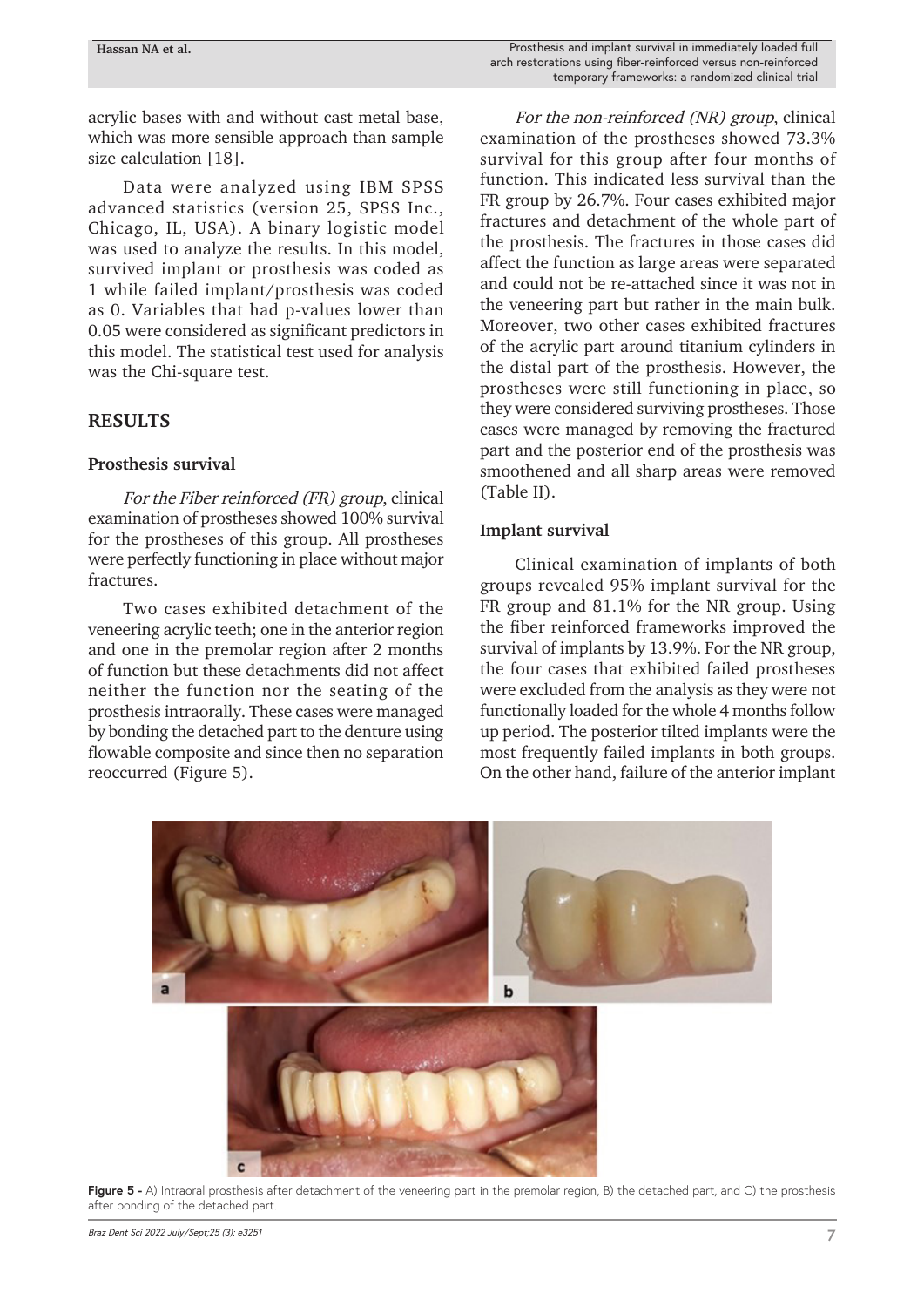**Table II -** Prosthesis Survival after 4 months

| (%)<br>(%)<br>N<br>Fiber reinforced group $(n = 15)$<br>(100)<br>(0)<br>15<br>O<br>$0.032*$ | <b>Failure</b> |  | Survival |  |             |
|---------------------------------------------------------------------------------------------|----------------|--|----------|--|-------------|
|                                                                                             |                |  |          |  | p-value (p) |
|                                                                                             |                |  |          |  |             |
| Non reinforced group $(n = 15)$<br>(73.3)<br>11<br>(26.7)                                   |                |  |          |  |             |

\* Statistically significant difference between groups (p<0.05)

**Table III -** Implants Survival after 4 months

|                                   | Failure |        | <b>Survival</b> |        |             |
|-----------------------------------|---------|--------|-----------------|--------|-------------|
|                                   |         | (%)    |                 | (%)    | p-value (p) |
| Fiber reinforced group $(n = 60)$ |         | (5)    | 57              | (95)   | $0.031*$    |
| Non reinforced group $(n = 44)$   |         | (18.9) | 36              | (81.1) |             |

\*Statistically significant difference between groups (p<0.05)

solely was uncommon. They usually occurred as part of multiple implant failures of the same case rather than occurring solely unlike the posterior ones (Table III).

# **DISCUSSION**

The aim of the current study was to evaluate the prosthesis and implant survival in case of immediately loaded full arch provisional restorations reinforced with fiber frameworks versus those that are non-reinforced. Based on the findings of this study, the use of fiber reinforced framework in fabrication of interim Implant supported fixed complete dentures caused 100% survival of the provisional prosthesis, unlike the non-reinforced group in which the survival rate was 73.3%. These results are in accordance with the results of *Collaert et al.* study, which displayed 100% prosthesis survival after three years in edentulous cases with immediate functional loading of implants using glass fiber reinforced prostheses[19]. Furthermore, an in vitro study performed by Goldberg et al., could provide reasonable explanations of these findings. Goldberg et al. evaluated the ultimate force-tofailure distal to the terminal implant of a simulated implant-supported complete fixed prosthesis reinforced with glass fiber compared with that of a conventionally fabricated prosthesis [20]. They found that the mean fracture load of the non-reinforced group was much lower than that of the fiber reinforced group. Moreover, their study revealed that fractures in the nonreinforced group were initiated by excessive load application propagating through the cross-section of the prosthesis, causing a complete fracture of

the material. On the other hand, they found that the presence of the glass fiber in the reinforced group has prevented the complete separation of the fractured segments [20]. Their findings can assure the results of the present study that using glass fiber frameworks could reinforce the interim prosthesis, thus reducing the risk of prosthesis fracture.

Furthermore, the results agreed with the opinion of Gary Steen [21] who recommended the use of acrylic resin denture reinforced with a glass fiber composite resin impregnated mesh as a long‐term, durable restoration on the day of surgery. He focused on that the chemical bonding of the fiber to PMMA results in a homogeneous mass with high flexural strength and elasticity.

The results of this study also revealed fractures of the distal cantilevered part of the NR prostheses. This might be explained by the emergence of the titanium cylinders from the occlusal surface of the prosthesis causing inevitable thinning and weakening of the denture at these areas. As the acrylic resin (PMMA) lacks sufficient strength and rigidity in thin sections, fractures can easily occur in these areas which represent weak points of the denture. This problem was not evident in the FR group as the presence of the framework in the areas surrounding the titanium cylinders help in keeping these areas thick, thus resist fractures.

Moreover, the presence of the framework in the cantilevered part allows for a minimal thickness of 5.5 mm in the distal areas which seem to provide more resistance to bending and deformation. This works together with the inherent rigidity and strength of the framework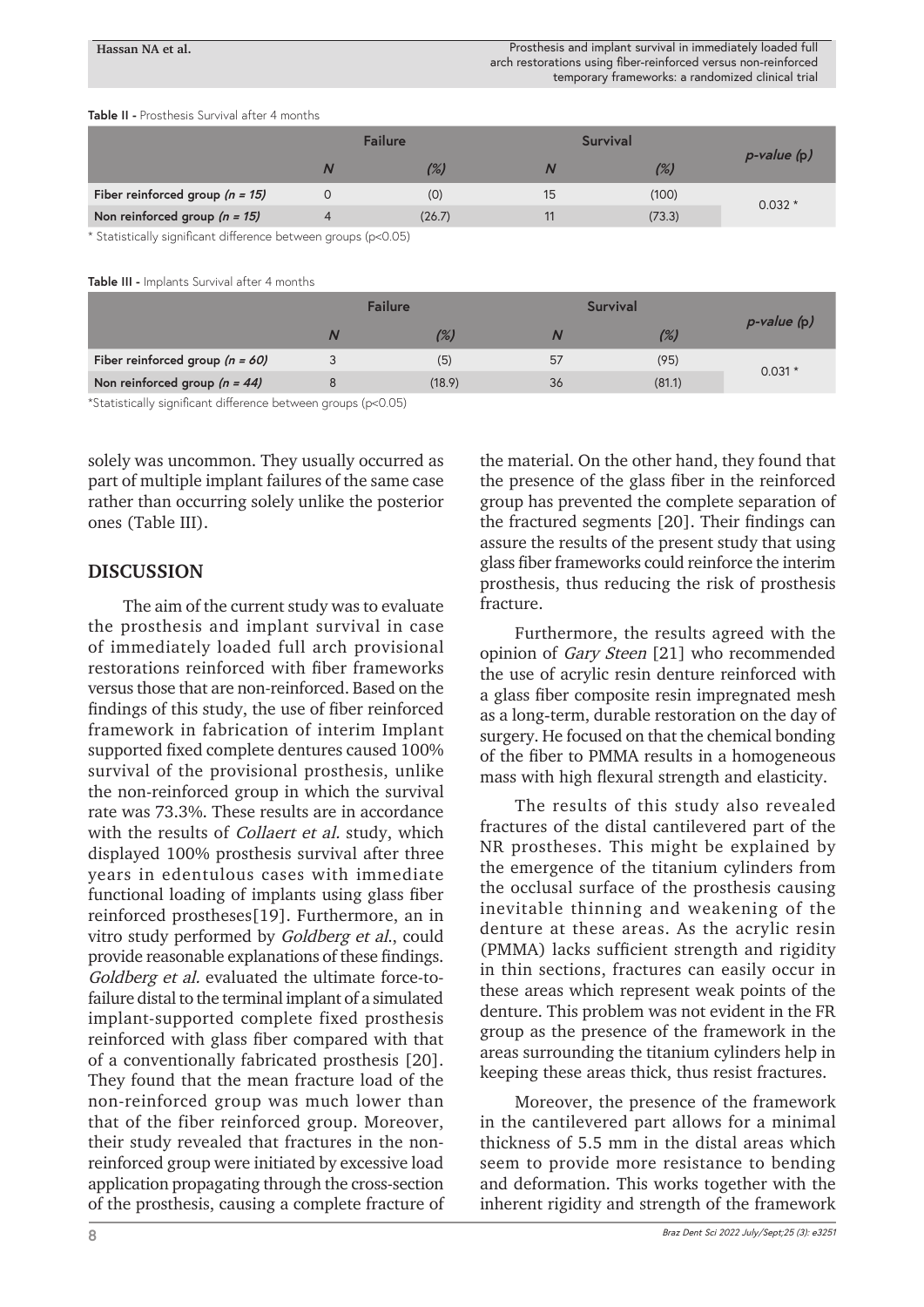material (compared to the non-reinforced resin) caused by the incorporation of glass fibers. Such reasons might explain the absence of distal fractures in the FR group.

The results of our study also showed that the implant survival in the FR group was higher than that in the NF group. This can be explained by the investigations of early failures done by Tarnow and his coworkers. They stated that rigid splinting and minimal lateral force application were critical factors for success [22]. Implants stabilized at initial placement by splinting and utilizing the widest anteroposterior distribution of the implants are able to resist the critical degree of micromovement at the bone-implant interface [22,23]. Apparently, the reinforced provisional restoration used in this study seems to prevent macromovement and significant micromovement. In addition, it appears that it provides resistance to forces in all directions.

Failure of the posterior implant was the most common type of failures especially in the NR group. This might be attributed to the loading of the cantilevered part of the prosthesis which cause a hinging effect that induces considerable stresses on the implants closest to the load application which is the distal one. When forces are applied on the distal cantilever parts, stiffness of the prosthesis material affects the amount of bending of the prosthesis which subsequently affects the amount of stress generated on the terminal implants. The more bending and deformation of the cantilever part, the greater the stresses in the prosthesis and supporting terminal implants [24]. Therefore, failure of the most posterior implant was more evident in the NR group as the prosthesis was less rigid than that of the FR group.

# **CONCLUSION**

Based on the findings of this study, it can be concluded that strengthening the fixed full arch restorations with fiber reinforced frameworks can help overcoming the problem of interim prosthesis fracture during the osseointegration period when used for immediate loading in completely edentulous patients. It can also improve the survival of the immediately loaded implants.

# **Authors' Contributions**

NAH: Conceptualization, methodology, validation, formal analysis, data curation and writing-original draft preparation.

AHE: Conceptualization, resources, supervision and project administration.

NS: Conceptualization, software, data curation, supervision and project administration.

AK: Conceptualization, validation, investigation, writing-review and editing, supervision and project administration. All authors have read and agreed to the published version of the manuscript.

# **Conflict of Interest**

None of the authors reports any conflict of interest.

# **Funding**

The present study was self-funded.

# **Regulatory Statement**

The study was conducted in accordance with all the provisions of the local human subject's oversight committee guidelines and was approved by the Ethics Committee of Scientific Research - Faculty of Dentistry – Cairo University.

# **REFERENCES**

- Emami E, Thomason JM. In individuals with complete tooth loss, the mandibular implant-retained overdenture increases patient satisfaction and oral health related quality of life compared to conventional dentures. J Evid Based Dent Pract. 2013;13(3):94-6. [http://dx.doi.org/10.1016/j.jebdp.2013.07.003](https://doi.org/10.1016/j.jebdp.2013.07.003). [PMid:24011002.](https://www.ncbi.nlm.nih.gov/entrez/query.fcgi?cmd=Retrieve&db=PubMed&list_uids=24011002&dopt=Abstract)
- 2. Takanashi Y, Penrod JR, Lund JP, Feine JS. A cost comparison of mandibular two-implant overdenture and conventional denture treatment. J Prosthet Dent. 2004;17(2):181-6. [http://dx.doi.](https://doi.org/10.1016/j.prosdent.2004.06.016) [org/10.1016/j.prosdent.2004.06.016.](https://doi.org/10.1016/j.prosdent.2004.06.016) [PMid:15119869.](https://www.ncbi.nlm.nih.gov/entrez/query.fcgi?cmd=Retrieve&db=PubMed&list_uids=15119869&dopt=Abstract)
- 3. Felton DA. Edentulism and comorbid factors. J Prosthodont. 2009;18(2):88-96.
- 4. Soto-Peñaloza D, Zaragozí-Alonso R, Peñarrocha-Diago M, Peñarrocha-Diago M. The all-on-four treatment concept: systematic review. J Clin Exp Dent. 2017;9(3):e474-88. [PMid:28298995.](https://www.ncbi.nlm.nih.gov/entrez/query.fcgi?cmd=Retrieve&db=PubMed&list_uids=28298995&dopt=Abstract)
- 5. Maló P, Rangert B, Nobre M. "All‐on‐Four" immediate‐function concept with Brånemark System® implants for completely edentulous mandibles: a retrospective clinical study. Clin Implant Dent Relat Res. 2003;5(Suppl 1):2-9. [http://dx.doi.](https://doi.org/10.1111/j.1708-8208.2003.tb00010.x) [org/10.1111/j.1708-8208.2003.tb00010.x](https://doi.org/10.1111/j.1708-8208.2003.tb00010.x)[. PMid:12691645.](https://www.ncbi.nlm.nih.gov/entrez/query.fcgi?cmd=Retrieve&db=PubMed&list_uids=12691645&dopt=Abstract)
- 6. Balshi TJ. The Biotes conversion prosthesis: a provisional fixed prosthesis supported by osseointegrated titanium fixtures for restoration of the edentulous jaw. Quintessence Int. 1985;16(10):667-77[. PMid:3911253.](https://www.ncbi.nlm.nih.gov/entrez/query.fcgi?cmd=Retrieve&db=PubMed&list_uids=3911253&dopt=Abstract)
- 7. Siadat H, Alikhasi M, Beyabanaki E. Interim prosthesis options for dental implants. J Prosthodont. 2017;26(4):331-8. [http://](https://doi.org/10.1111/jopr.12421) [dx.doi.org/10.1111/jopr.12421](https://doi.org/10.1111/jopr.12421). [PMid:26805651.](https://www.ncbi.nlm.nih.gov/entrez/query.fcgi?cmd=Retrieve&db=PubMed&list_uids=26805651&dopt=Abstract)